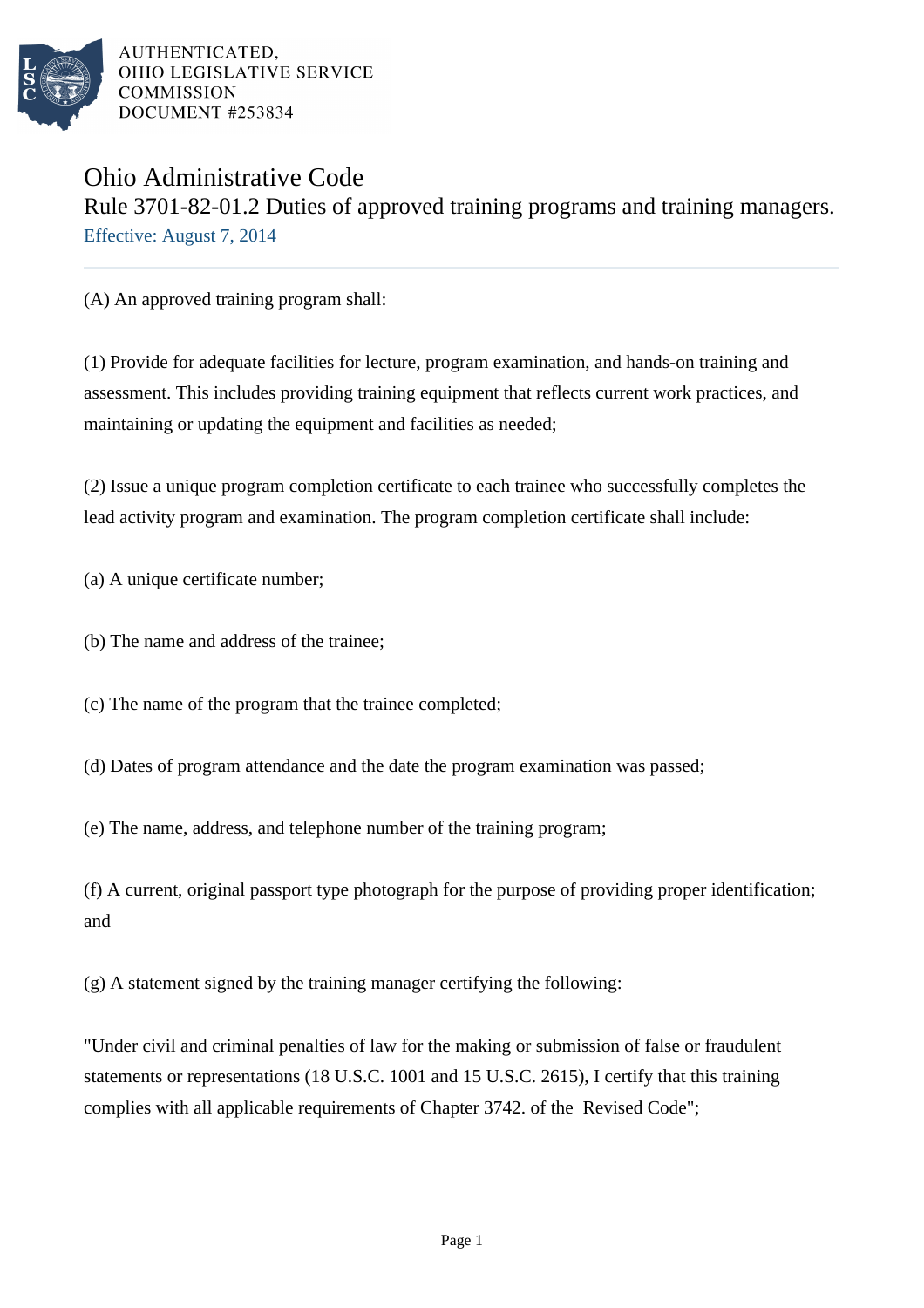

AUTHENTICATED. OHIO LEGISLATIVE SERVICE **COMMISSION** DOCUMENT #253834

(3) Notify the director in writing of:

(a) Any change of the address specified in its training program approval application within thirty days of making the change;

(b) The location where required records will be kept and of any change of the location of the records within thirty days of transferring the records from their original location;

(c) The dates the program was held, name of the program, and the name and course completion certificate number of the trainees who have successfully completed an approved training program during the month by the tenth calendar day of the following month;

(d) On a form prescribed by the director:

(i) At least ten business days, or three business days if using the online notification system, prior to the commencement of any approved training program, of the date and place where the approved training program will be held; and

(ii) Any change to the training program notification that would render the information on the notification no longer accurate.

(4) Maintain the following records while approved by the director and at least forty-two months after its last day as an approved training program:

(a) All records required by rule 3701-82-01 of the Administrative Code;

(b) Results of each trainee's program examinations, and a list of each trainee who successfully completed the program, including the unique certificate number issued to each trainee for that program; and

(c) Any other material not listed in this paragraph that was submitted to the director as part of the application for licensure or renewal.